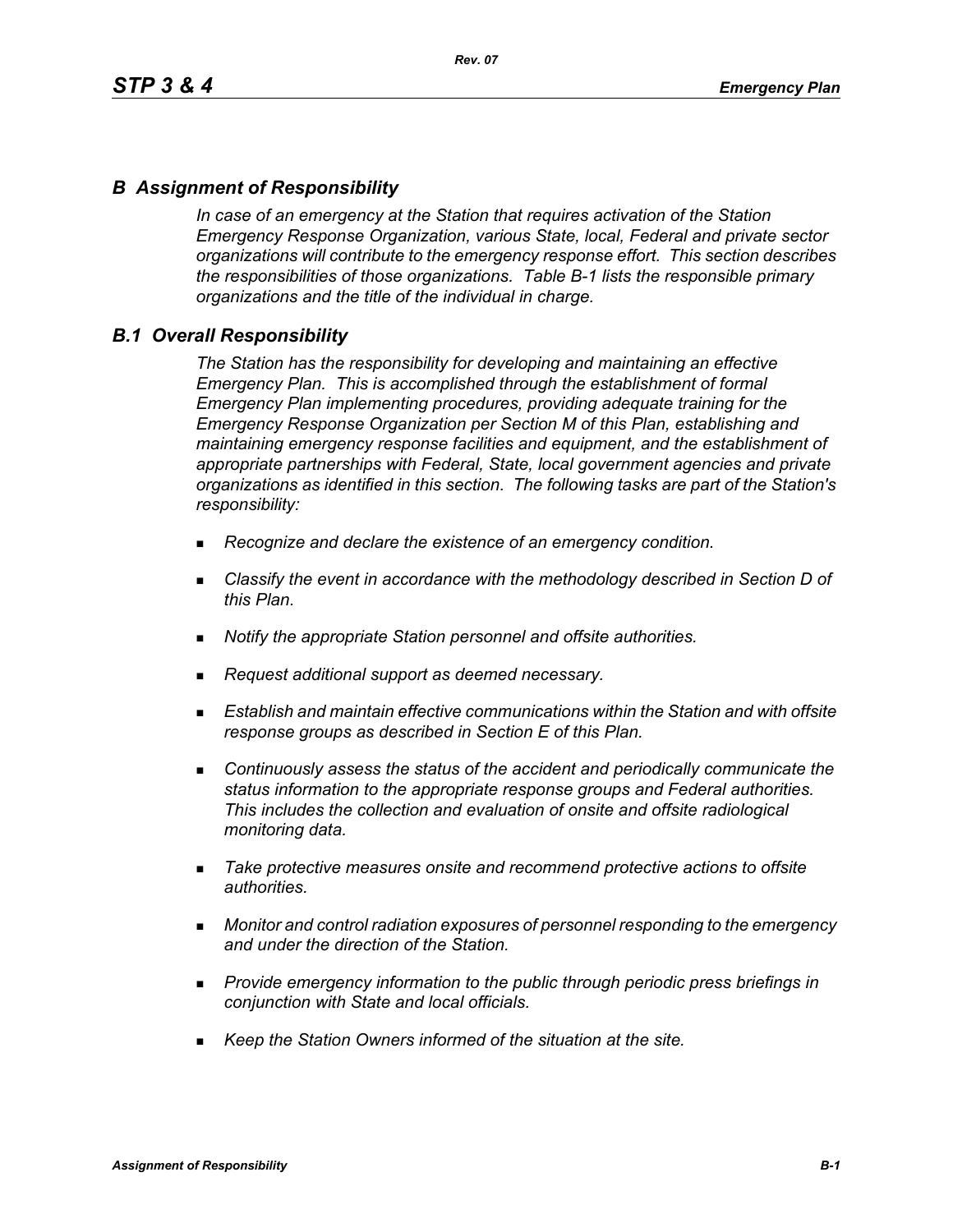# *B.2 State of Texas Responsibility*

*State of Texas has developed a Radiological Emergency Management Plan as an integral part of the State of Texas Emergency Management Plan. The State of Texas Emergency Management Plan outlines the State organization for emergency activities. The Governor's Division of Emergency Management (DEM) is tasked with administering a program of Comprehensive Emergency Management. Designed to reduce the vulnerability of the citizens and communities of this State to damage, injury, and to loss of life and property by providing a system for the mitigation of, preparedness for, response to and recovery from natural or man-made disasters including fixed nuclear facilities. Established in the Office of the Governor by the Texas Disaster Act of 1975 (Government Code, Chapter 418) and direction of the Director of the Texas Office of Homeland Security (OHS). Office of Homeland Security Director appoints the State Coordinator to manage State Governor's Division of Emergency Management on a daily basis, and the Coordinator reports to the Director of the Office of Homeland Security. The Texas Disaster Act of 1975, as amended, authorizes the creation of local organizations for emergency management, provides the Governor and executive heads of governing bodies of the State certain emergency powers, and provides the rendering of mutual aid among the political subdivisions of the State, with other states, and with the Federal Government. The Chairperson of the Texas Emergency Management Council is responsible for establishing an emergency organization capable of operation over a protracted period. The duties and responsibilities of the principal and support agencies of the State of Texas are summarized below. A detailed discussion of the State's response is contained in the Texas Emergency Management Plan.*

### *B.2.1 Department of State Health Services (DSHS)*

*The Department of State Health Services, is the Lead State agency responsible for responding to all peacetime radiological emergencies throughout Texas. Under the procedure established by the Texas Emergency Management Plan and as reaffirmed in a Letter of Agreement, the Department of State Health Services responds to all types of radiological emergencies throughout the State. The Governor's Division of Emergency Management, upon notification by the Station of a Site Area Emergency or General Emergency, will notify key member agencies of the Emergency Management Council. The State Operations Center (SOC) is operational 24 hours a day, seven days a week. During radiological emergencies, the Department of State Health Services will be the Lead State agency for the assessment of radiological impact and damage to the environment. Once notified of a Site Area Emergency or General Emergency (or an Alert or Unusual Event which is likely to involve an offsite release), the Department of State Health Services will establish a communication link (telephone) from their office in Austin, Texas with Station dose assessment personnel. The Department of State Health Services estimates that it will take about one hour to activate their office after notification. The Department of State Health Services is able to make dose projections in their Austin, Texas office from data provided by the Station. If the situation warrants, the Department of State Health Services will dispatch Radiological Emergency Response Teams to the Station. The Department of State Health Services has estimated the onsite response time to emergencies at the Station*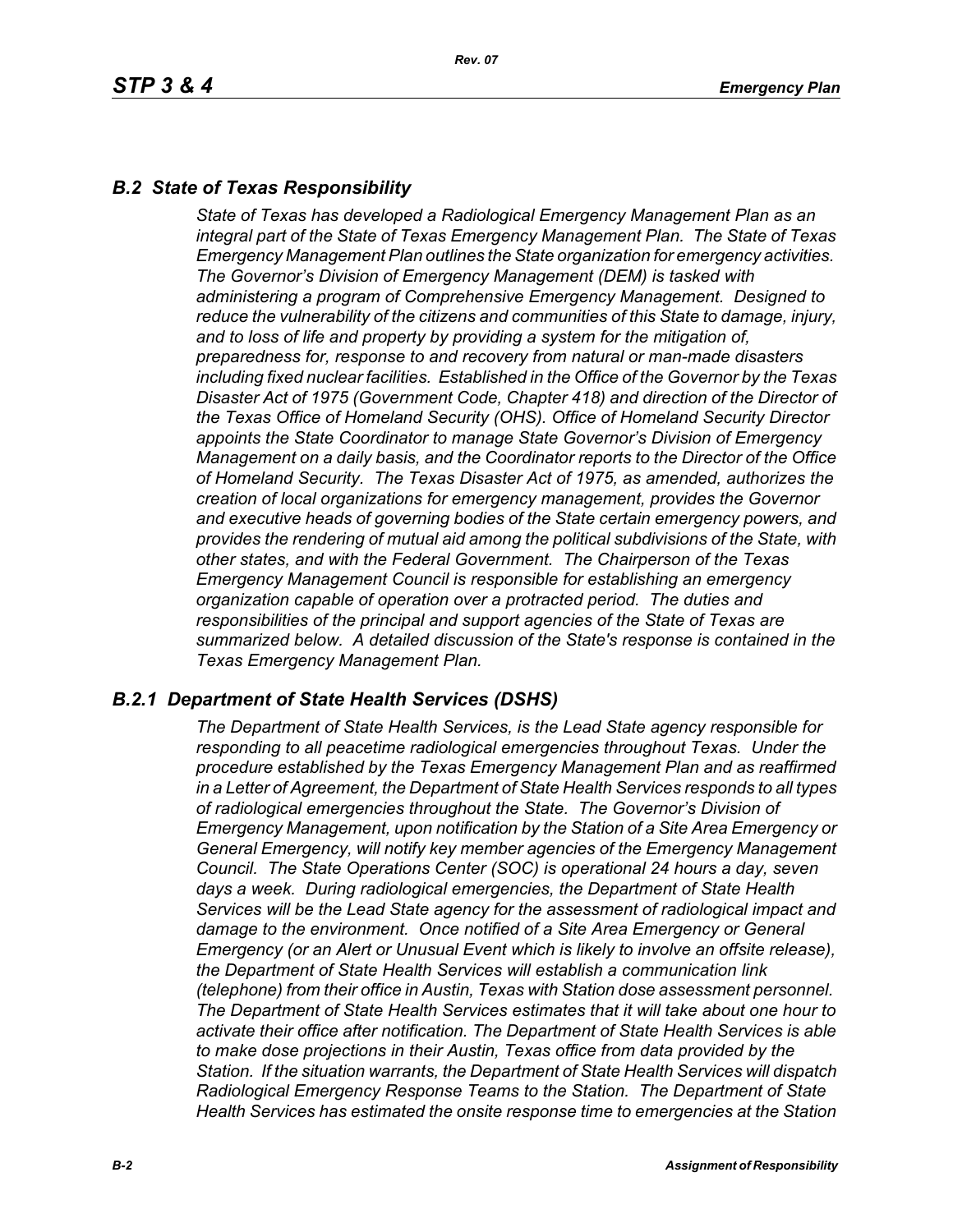*to be approximately 4 hours, and the full Emergency Response Team response time to field locations around the Station to be approximately 8 hours.*

### *B.2.2 Governor's Division of Emergency Management*

*The Governor's Division of Emergency Management has broad legal authority, in case of a radiological emergency, to take actions deemed necessary to protect the health and safety of Texas citizens. This authority includes, but is not limited to, control of public and private transportation corridors, and utilization of all public facilities in support of efforts to protect life and property. The Governor's Division of Emergency Management manages the State Operations Center (SOC), which is located at the Department of Public Safety Headquarters in Austin, Texas. The Department of Public Safety Sub District Office (Pierce, Texas), located approximately 45 miles from the Station, is the headquarters of the Disaster District serving the area around the Station.*

*The Texas Department of Public Safety provides the State with law enforcement services in emergency conditions. This includes but is not limited to disaster reconnaissance, emergency traffic control, and execution of evacuation control. These activities are conducted in support of local government, in accordance with the State of Texas basic Emergency Management Plan, and Annex E, Evacuation, and Annex G, Law Enforcement. The Department of Public Safety Commanding Officer in Sub-District 2C Pierce, Texas serves as Chairperson of the Disaster District Committee. The Department of Public Safety provides statewide communications service for direction of disaster operations. Requests for assistance from the County Emergency Operations Center are forwarded to the Disaster District Sub 2C in Pierce. Requests that exceed the District's ability to respond will be forwarded to the State Operations Center (SOC) in Austin.* 

*Response time for Department of Public Safety personnel from the Disaster District Office in Pierce to the Station is approximately 2 hours.*

### *B.3 Matagorda County Responsibility*

*Matagorda County, Texas, has developed an Emergency Management Plan to provide for emergency operations within Matagorda County, Texas, including Bay City, Palacios, and the unincorporated towns within the County proper. The Matagorda County and city governments are responsible to their respective citizens to do everything possible to save lives, minimize damage, alleviate suffering and to help restore and rehabilitate property and society in the event of a natural disaster, manmade incident, or national emergency, including nuclear attack or threat thereof. Existing forms of local government are utilized in the formulation and implementation of this Plan. The organization and operational concepts set forth in this Plan are promulgated under the Texas Disaster Act of 1975, as amended, the Matagorda County Commissioner Court order of 1983 (reissued 1994), and other laws and ordinances detailed in the Matagorda County Emergency Management Plan. The Matagorda County Emergency Management Plan is a stand-alone document that supports the State of Texas Emergency Management Plan and the Station Emergency Plan. Under the Matagorda County Emergency Management Plan, the County Judge, the Commissioners and Mayors, as chief elected officials are responsible for all*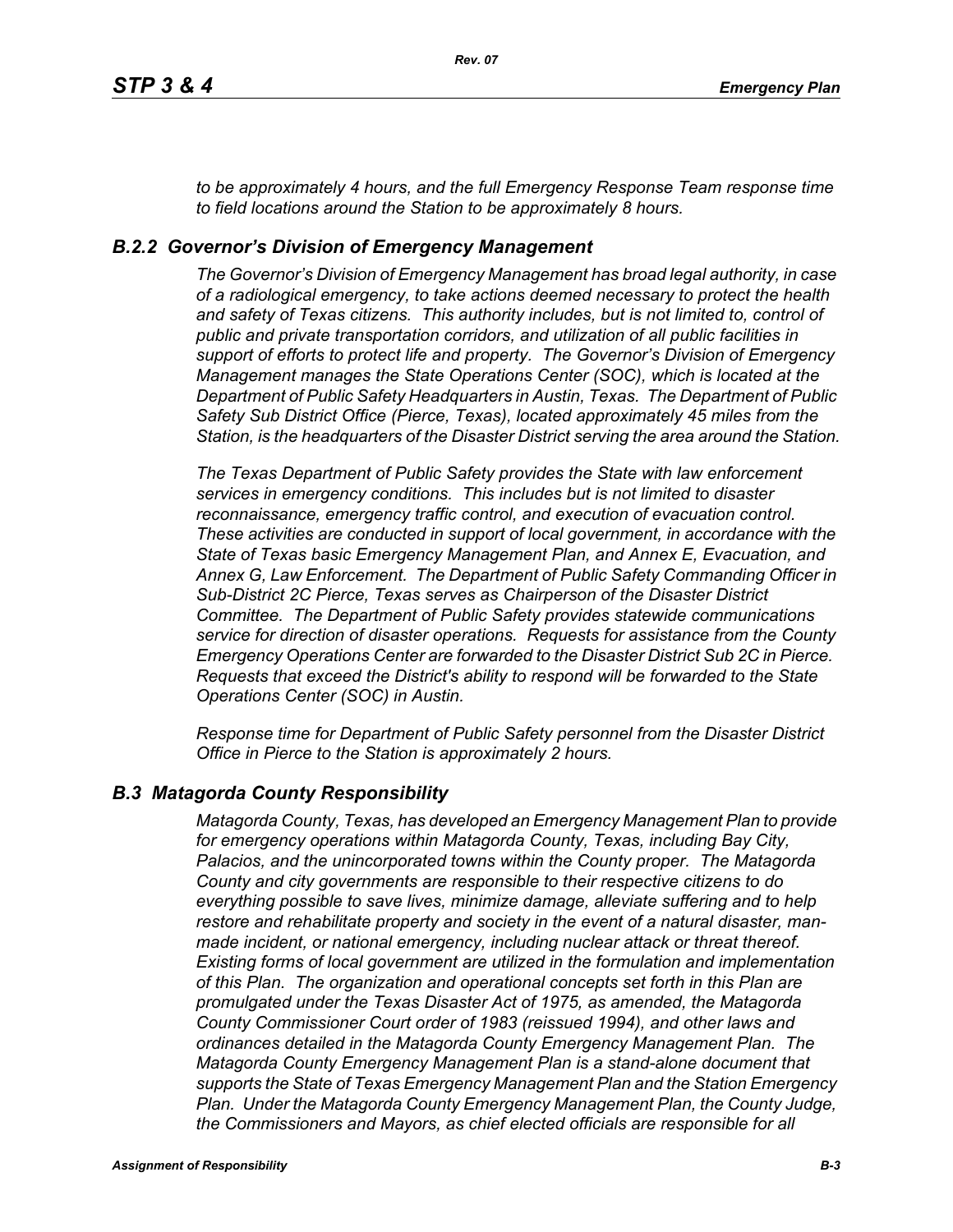*emergency measures within their respective jurisdictions, including recommending shelter and or evacuation of members of the public.* 

*Existing agencies of government in Matagorda County, Bay City, and Palacios will perform emergency activities related to those performed in normal operations. The basic functions of County/City officials are to coordinate activities for efficiency and effectiveness and to assure that any skills not normally available in existing County/City governments are obtained from other resources. The County is the lead governmental entity in an emergency. Should the need arise for State assistance, the County Emergency Management Director has the authority to request assistance from State Disaster District Sub 2C in Pierce, Texas. This responsibility is assigned to the County Emergency Management Director and is not a delegable authority. The Emergency Management Coordinator is appointed by the County Judge. The primary responsibility of the Emergency Management Coordinator is to coordinate emergency response within the county and serve as communications liaison with the Governor's Division of Emergency Management and the Disaster District Committee for day-today operations and through the Disaster District during emergencies. A detailed assignment of emergency response actions and responsibilities are defined in the Matagorda County Emergency Management Plan. Figure B-1 indicates the interface of State of Texas and local and civil authorities' Emergency Management Organizations.*

### *B.4 Other Local, State, and Federal Agencies*

*Additional local, State, and Federal agencies and departments and their responsibilities that provide outside support to the Station in the event of a declared emergency are:*

### *B.4.1 Bay City Police Department*

*The Bay City Police Department, by Letter of Agreement, will provide law enforcement support to the Station to assist in traffic control, personnel evacuation, or other response requiring law enforcement as needed during an emergency or drill/exercise situation. The Bay City Police Department will be under the control and coordination of the Matagorda County Sheriff's Office. Bay City Police Department and the Matagorda County Sheriff's Office personnel are headquartered approximately 17 road miles northeast of the Station and can respond to the Station in approximately one hour. This service is available 24 hours per day.*

### *B.4.2 City of Palacios Police Department*

*The City of Palacios Police Department, by Letter of Agreement, will provide law enforcement support to the Station to assist in traffic control, personnel evacuation, or other response requiring law enforcement as needed during an emergency or drill/exercise situation. The City of Palacios Police Department will be under the direction and control of the Matagorda County Sheriff's Office. The City of Palacios Police Department is headquartered approximately 18 road miles southwest of the Station and can respond to the Station in approximately thirty minutes. This service is available 24 hours per day.*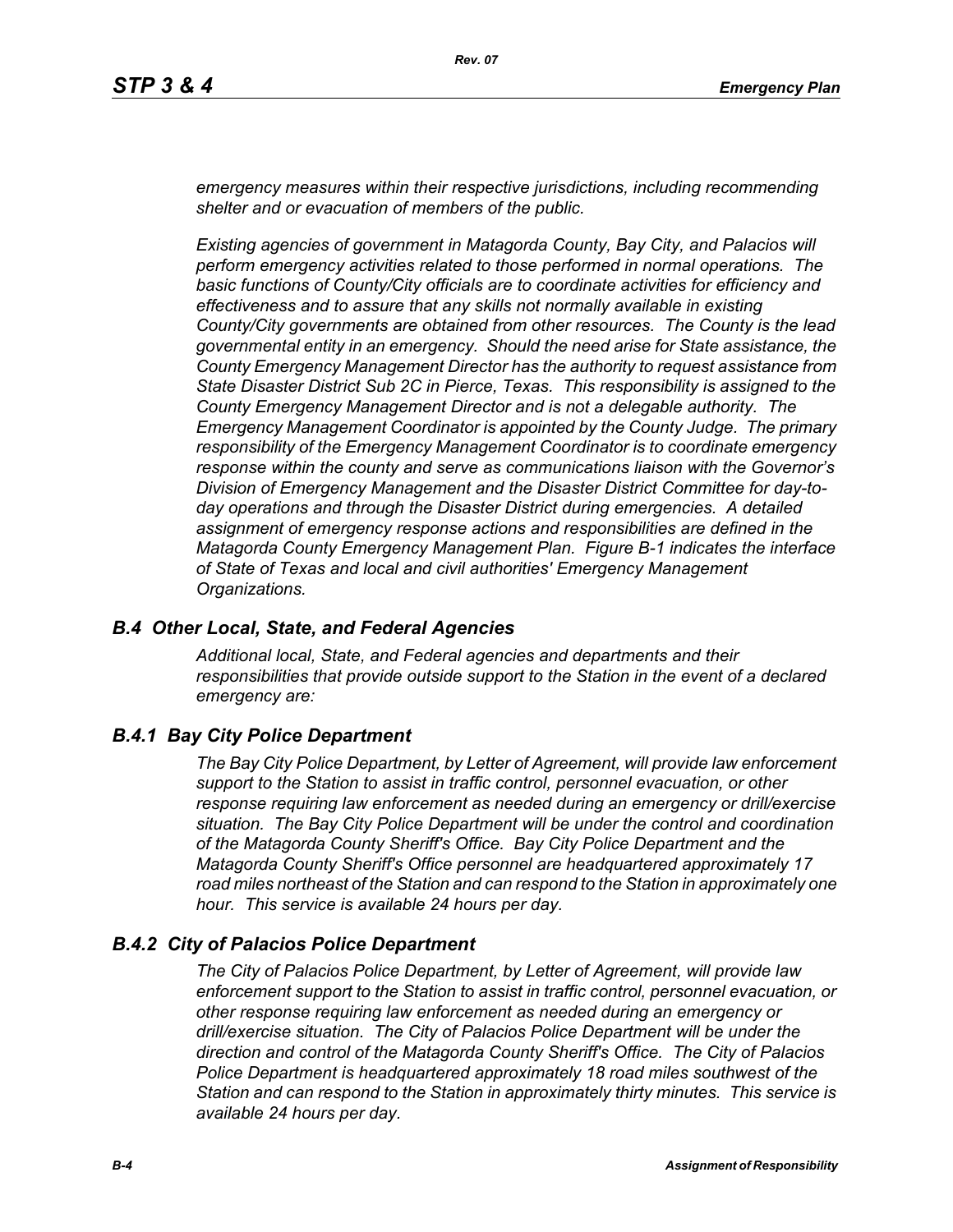# *B.4.3 City of Palacios Volunteer Fire Department*

*The City of Palacios Volunteer Fire Department, by Letter of Agreement, will provide fire-fighting support, and rescue services to the Station in case of an emergency or drill/exercise situation at the Station. The City of Palacios Volunteer Fire Department is located approximately 18 road miles from the Station and has a response time of thirty minutes when responding to requests for assistance from the Station. This service is available 24 hours per day.*

### *B.4.4 The Bay City Volunteer Fire Department*

*The Bay City Volunteer Fire Department, by Letter of Agreement, will provide fire fighting support services to the Station in case of an emergency or drill/exercise situation at the Station. The Bay City Volunteer Fire Department is located approximately 17 road miles from the Station and can respond to emergencies at the Station in approximately one-hour. This service is available 24 hours per day.*

### *B.4.5 The Matagorda County Hospital District*

*The Matagorda County Hospital District, by Letter of Agreement, will provide medical care for both conventional and radiological injuries that occur in emergency or drill/exercise situations at the Station. The Matagorda County Hospital District provides services via two hospitals in the district, Matagorda General Hospital, located approximately 21 road miles from the Station in Bay City, and Palacios Community Medical Center located approximately 16 road miles from the Station in Palacios. The Matagorda General Hospital maintains a fully staffed Emergency Room that is equipped with a decontamination facility within the emergency room area to handle emergencies arising at the Station. Matagorda General Hospital in Bay City shall serve as the primary response organization with secondary support provided by Palacios Community Medical Center. These services and facilities are available 24 hours per day.*

### *B.4.6 Emergency Alert System Stations*

- *Emergency Alert System Station KMKS FM, 102.5 Radio, by Letter of Agreement, shall serve as the primary Matagorda County Emergency Alert System Station serving the Station by having the capability of providing 24 hour per day Emergency Alert Service, including activation of the alert radios.*
- *Emergency Alert System Station KZRC FM, 92.5 Radio, by Letter of Agreement shall serve as the alternate Matagorda County Emergency Alert System Station.*

### *B.4.7 Matagorda County Sheriff's Office*

*The Matagorda County Sheriff's Office by letter of agreement will assist the Station in responding to an emergency. The Emergency Management Plan for Matagorda County identifies the responsibilities for the Sheriff's Office as law enforcement, evacuation/traffic control, communications, warning/notifications and maintenance of the Matagorda County Emergency Operations Center. The Matagorda County Sheriff's Office will respond to requests to provide assistance during emergency or drill/exercise situations that develop at the Station. The Matagorda County Sheriff's*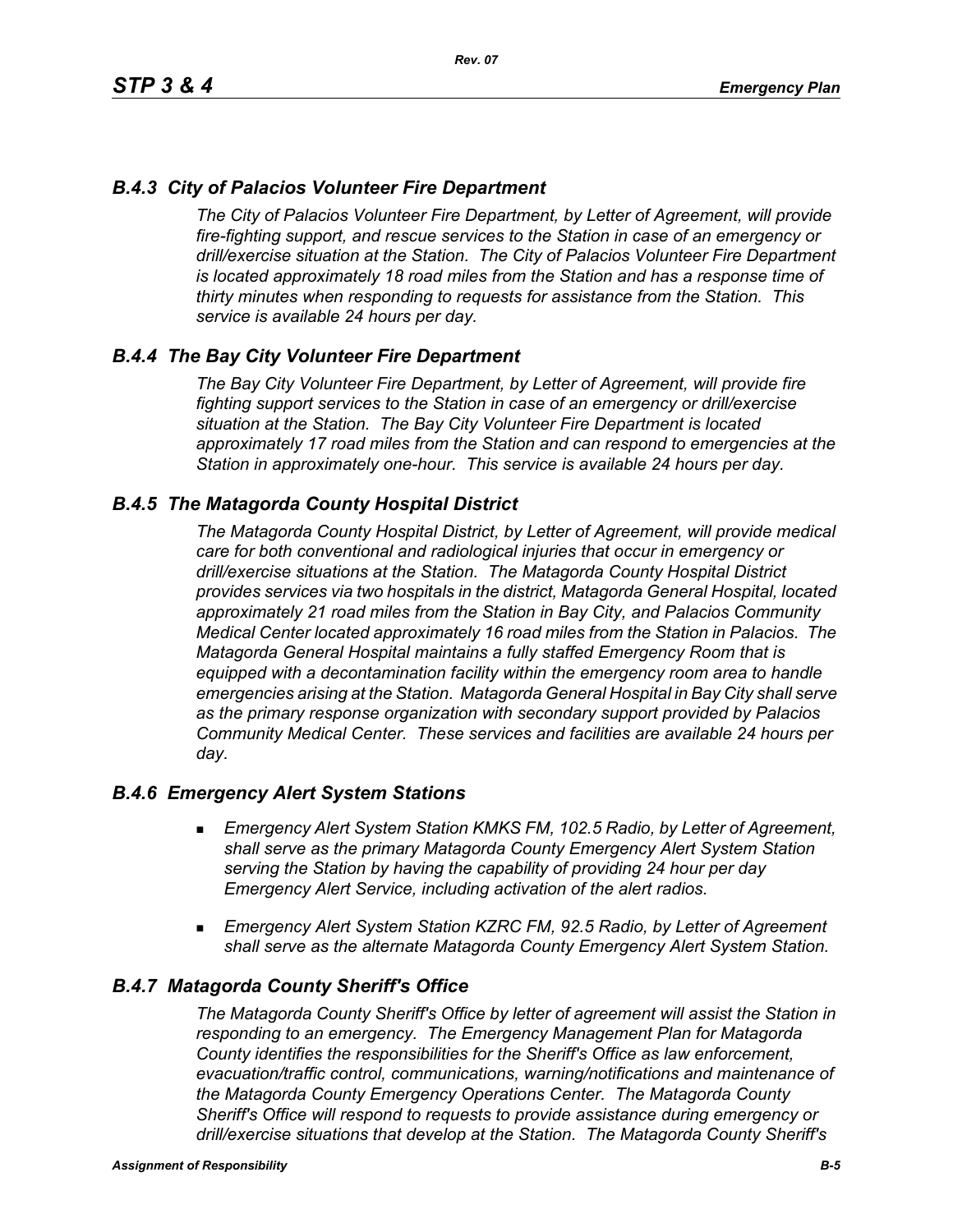*Office has the capability to respond to a request for assistance from the Station on a 24 hours a day basis.*

# *B.4.8 United States Coast Guard (Corpus Christi)*

*The United States Coast Guard, by Letter of Agreement will provide vessel traffic control on the Colorado River and other navigable waters in the vicinity of the Station by the use of marine warnings during emergency situations that may develop at the Station. The Coast Guard responds to requests, from the Matagorda County Sheriff's Office, for assistance from Corpus Christi District. Estimated time of response for the Coast Guard is within approximately four hours, on a 24 hours a day basis.*

# *B.4.9 United States Coast Guard (Galveston)*

*The United States Coast Guard, by Letter of Agreement will provide assistance during emergency situations that may develop at the Station. The Coast Guard responds to requests, from the Matagorda County Sheriff's Office, for assistance from Galveston District. The Coast Guard is available on a 24 hours a day basis.*

# *B.4.10 Resources of Other Federal Agencies*

*The resources of Federal agencies appropriate to the emergency condition will be made available in accordance with the National Response Framework. The Station Emergency Director is specifically authorized to request Federal assistance on behalf of the Station under the provisions of the National Response Framework. The Station Emergency Director requests Federal assistance by contacting the NRC. In addition*  to the NRC, agencies other than those with a Letter of Agreement with the Station that *may become involved are the Department of Energy, the DHS-Federal Emergency Management Agency, and the Environmental Protection Agency. These Agencies*  have the capability of responding to a declared emergency at the Station in *approximately twelve hours, on a 24 hours a day basis.*

### *B.4.11 Department of Homeland Security-Federal Emergency Management Agency*

*The Federal Emergency Management Agency, Region VI, is responsible for overall coordination of the offsite Federal response effort. The senior Federal Emergency Management Agency official from Region VI will carry out the functions and responsibilities outlined in NUREG-0981.*

*The Region VI Emergency Response Team will, in addition to the region office response, provide support to State and County authorities in the area of resource coordination, logistics, and telecommunications. The senior Federal Emergency Management Agency official, or designee, will notify the appropriate Federal agency*  capable of meeting a Specific State or County government need. The Federal *Emergency Management Agency can respond to a declared accident at the Station in approximately ten hours.*

### *B.4.12 Nuclear Regulatory Commission (NRC)*

*The NRC is notified of an incident via the Emergency Notification System telephone line, the initial NRC response is to ascertain the status of the plant and monitor Station*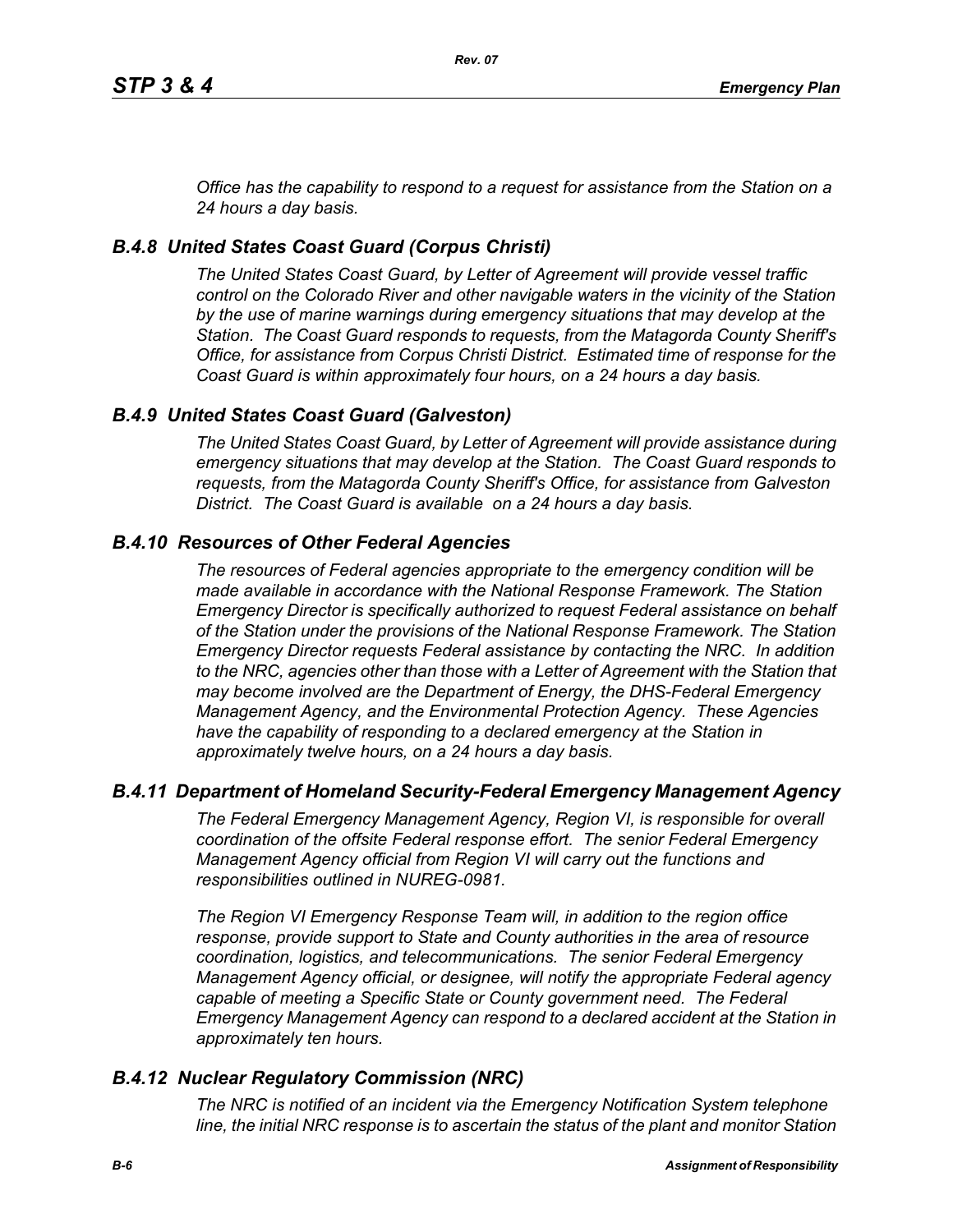*activities. The NRC will assess offsite radiological effects and will develop projection of onsite and offsite effects for use by other Federal, State, and local agencies, as appropriate.*

*To ensure reports can be made, NRC Headquarters Operations Center maintains a 24-hour emergency telephone and duty officer. The NRC Region IV Response Team, located in Arlington, Texas, has the capability of responding in approximately five* hours. The leader of this response team will normally be the Region IV Regional *Administrator, assuming the role as NRC Director of Site Operations, when so directed by the NRC Chairperson.*

#### *B.5 Private Sector Organizations*

*Private Sector and Contract Organizations include various groups that will provide support and services to the Station as follows:*

#### *B.5.1 Westinghouse Electric Company*

*Westinghouse Electric Company has established a contract with the Station to provide general services related to nuclear steam supply operation during and following an accident situation. Westinghouse provides a capability to respond on a 24 hour a day basis.* 

#### *B.5.2 Toshiba*

*Toshiba International Corporation has established a contract with the Station to provide general services related to nuclear steam supply operation during and following an accident situation. Toshiba provides a capability to respond on a 24 hours per day basis.*

#### *B.5.3 Memorial Hermann Hospital System*

*Memorial Hermann Hospital System- by Letter of Agreement, serves as a referral source for long-term care of radiological injuries. Memorial Hermann Hospital System is available 24 hours per day for consultation or treatment of personnel who have been*  internally contaminated or may have received an acute dose of radiation. Memorial *Hermann Hospital System located in Houston, Texas is approximately 70 air miles from the Station.*

### *B.5.4 Lyondell Chemicals, LP and OXEA Chemicals*

*Lyondell Chemicals, LP (Matagorda Operations) and OXEA Chemicals (Bay City Plant) - by separate Letters of Agreement, will notify the Station of emergencies occurring at their plants which could involve offsite chemical releases, on a 24 hours a day basis.*

### *B.5.5 Best Western Matagorda Hotel and Conference Center*

*Best Western Matagorda Hotel and Conference Center by Letter of Agreement and contract with the Station will place the facility at the disposal of the Utility during a declared emergency at the Station, on a 24-hour a day basis. This includes the use of a meeting room/ball room for conversion to the Joint Information Center. The Best*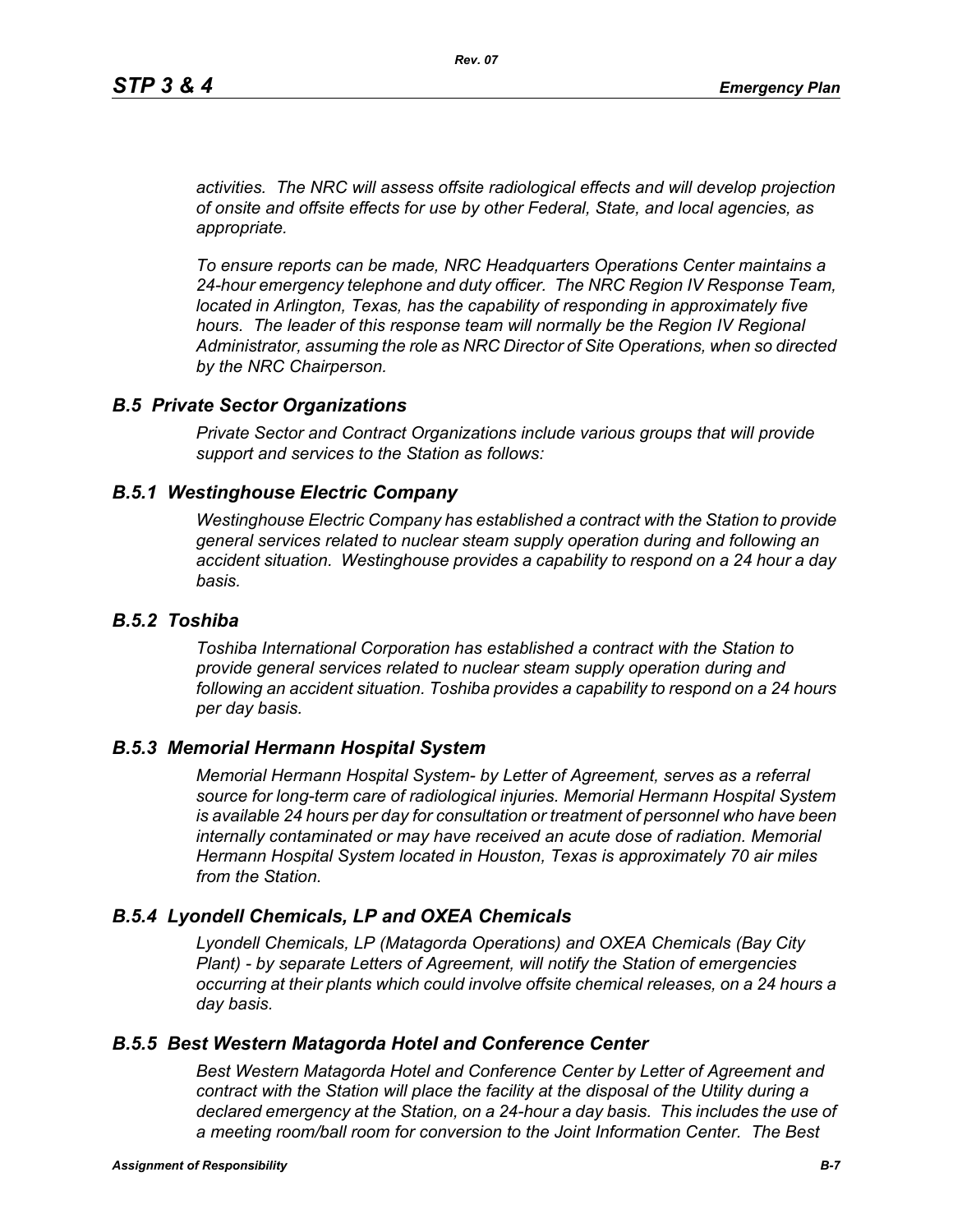*Western Matagorda Hotel and Conference Center is located approximately 15 road miles from the Station.*

# *B.5.6 American Red Cross Rio Colorado Chapter*

*American Red Cross Matagorda Rio Colorado Chapter - by Letter of Agreement, will provide assistance at the Reception Center for registration of residents and site employees evacuated because of a nuclear power plant event, and will provide for emergency needs by organizing congregate care facilities providing services necessary to support the evacuated population. The American Red Cross will participate in training, drills and exercises on request. These and other responsibilities of this agency are identified in the Emergency Management Plan for Matagorda County, Bay City and Palacios. The American Red Cross supports that Plan and the Emergency Preparedness Program at the Station. The Matagorda County Office of the American Red Cross is located in Bay City approximately 17 road miles from the Station and their service is available 24 hours per day.*

### *B.5.7 Matagorda County EMS*

*Matagorda County EMS by Letter of Agreement; will provide 24 hour per day ambulance service to the Station in case of an emergency or drill/exercise situation. Matagorda County EMS response time to the station is approximately thirty minutes.*

### *B.5.8 Institute of Nuclear Power Operations (INPO)*

*Institute of Nuclear Power Operations by Letter of Agreement will provide assistance in acquiring the help of other organizations in the industry on a 24 hours a day basis. In addition, INPO will provide assistance, utilizing its own resources, as requested and as appropriate.*

### *B.5.9 American Nuclear Insurers*

*The Station maintains a policy with American Nuclear Insurers. American Nuclear Insurers has agreed to assume responsibility, except where excluded by the policy, for promptly assisting members of the public whom may be adversely affected by an incident at the Station.*

### *B.5.10 TXU Power (Comanche Peak Steam Electric Station)*

*TXU Power by Letter of Agreement will in case of an emergency at the South Texas Project and loss of onsite analysis capabilities, support the Station by performing selected post accident analysis.*

# *B.5.11 Areva NP Inc.*

*Areva NP Inc.: by Letter of Agreement will provide assistance in the radioanalyses of environmental samples.*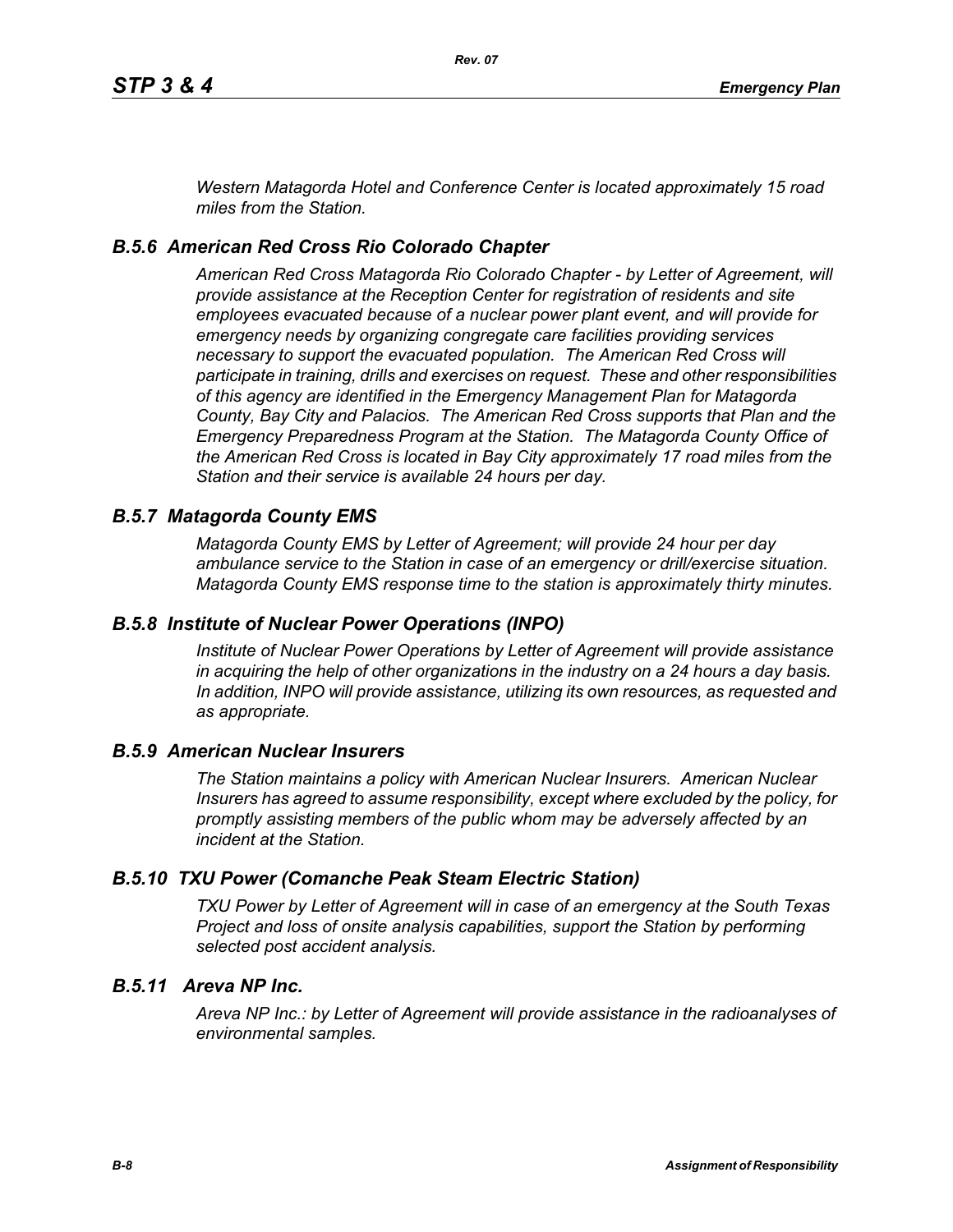### *B.5.12 Bay City Independent School District*

*Bay City Independent School District by Letter of Agreement will provide evacuation services (busses, drivers, reception centers and congregate care facilities) to Matagorda County or the Station in case of an accident at the Station.*

### *B.5.13 Matagorda Independent School District*

*Matagorda Independent School District by Letter of Agreement will perform early dismissal of students at the Alert classification, and evacuation of students to the Linnie Roberts Elementary School at the Site Area or General Emergency classification.*

### *B.5.14 Palacios Independent School District*

*Palacios Independent School District by Letter of Agreement will provide evacuation services (busses, drivers, reception centers and congregate care facilities) to Matagorda County or the Station in case of an accident at the Station.*

#### *B.5.15 Tidehaven Independent School District*

*Tidehaven Independent School District by Letter of Agreement will perform early dismissal of students at the Alert classification, and evacuation of students to the appropriate Reception Center at the Site Area Emergency classification.*

#### *B.5.16 Van Vleck Independent School District*

*Van Vleck Independent School District by Letter of Agreement will provide evacuation services (busses, drivers) to Matagorda County or the Station in case of an accident at the Station.*

### *B.5.17 Matagorda County Environmental Health*

*Matagorda County Environmental Health by Letter of Agreement, will assist the Station on a 24 hours per day basis, or as needed, during an emergency situation at the Station by assisting the American Red Cross in opening and operating a Reception Center(s) and a monitoring and decontamination facility or facilities when the need arises. Matagorda County Environmental Health will provide radiological supplies, equipment, monitoring and decontamination for the offsite response organization. Matagorda County Environmental Health will maintain the necessary inventory of supplies to accommodate such an operation, based on STP staff and financial assistance.*

### *B.5.18 City of Bay City*

*City of Bay City - by Letter of Agreement, will make the Bay City Service Center available in case of the in-operability of the Station Emergency Operations Facility.*

#### *B.5.19 South Texas Project Operating Agreement*

*South Texas Project Operating Agreement is an agreement among Co-Owners for South Texas Project operations.*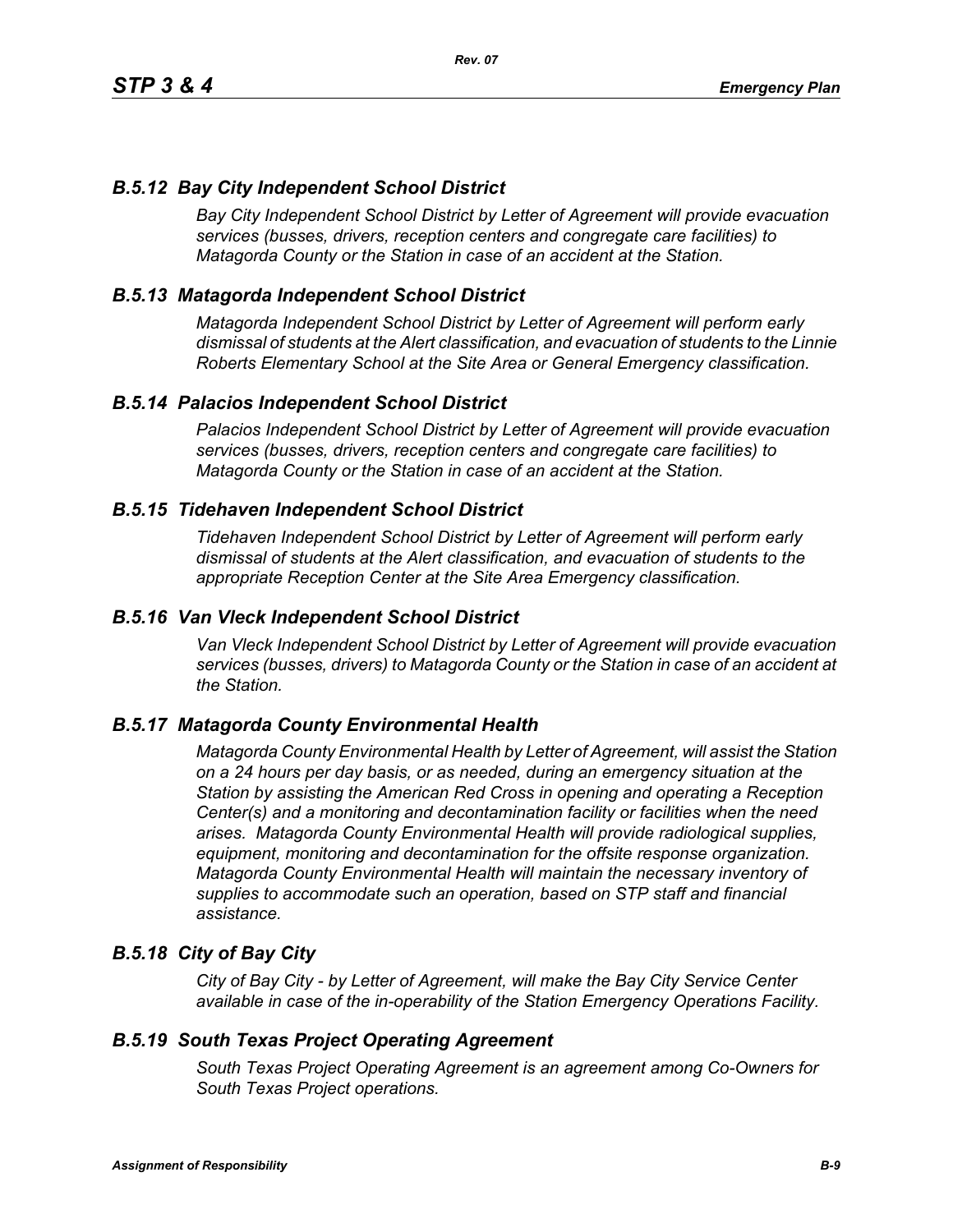### *B.6 Emergency Organization*

*The Emergency Preparedness program for the Station requires the coordinated response of several organizations. The Emergency Director is the key individual in the Station Emergency Response Organization. The Station Emergency Response Organization is described fully in Section C of this Plan.*

### *B.6.1 Station Emergency Director*

*The Station Emergency Director initiates the activation of the offsite Emergency Response Organizations by contacting the Governor's Division of Emergency Management via the Department of Public Safety Offices in Pierce, Texas, the Matagorda County Sheriff's Office, and the Nuclear Regulatory Commission. All these organizations are staffed 24 hours per day to provide communications links for receiving notification of a radiological emergency. The Federal agencies which may be requested by the Station to provide assistance can be notified by contacting the Nuclear Regulatory Commission on a dedicated communication link, the Emergency Notification System line.*

### *B.6.2 State of Texas and Matagorda County*

*The State of Texas and Matagorda County response is conducted in accordance with the following framework as presented in the State of Texas Emergency Management Plan and the Matagorda County Emergency Management Plan.*

- *The Governor's Division of Emergency Management is responsible for coordinating state-level response and recovery activities during emergencies and disasters regardless of cause. The Department of State Health Services, has been designated as the primary agency for radiological emergencies. The Matagorda County Judge and the Mayors of Bay City and Palacios exercise overall authority*  for offsite protective actions and measures for the safety and protection of local *personnel and property. Overall, direction and control of state response activities will be exercised by the Sub 2C Disaster District Committee Chairperson (Department of Public Safety highway patrol lieutenant) operating from the Emergency Operations Center located in Pierce. The Chairperson will be kept informed of conditions in a timely manner in order to facilitate state response and assistance. The Matagorda County Emergency Operations Center is the direction and control point for county and city response activities for an emergency at the Station.*
- *Upon declaration of a classified emergency, by the Station's Unit-specific Emergency Director, the State is notified of an emergency at the Station by the Station's Emergency Director via a call to the Department of Public Safety Communication Center located at Disaster District Sub 2C, Pierce, Texas, on the dedicated ringdown telephone. The Communications Center at the Department of Public Safety, Pierce, will notify the Governor's Division of Emergency Management of any emergency notification from the Station. The Governor and Chairperson of the Emergency Management Council are notified by the State Coordinator or the Governor's Division of Emergency Management Duty Officer, depending on the severity of the situation. Notification of a station emergency is*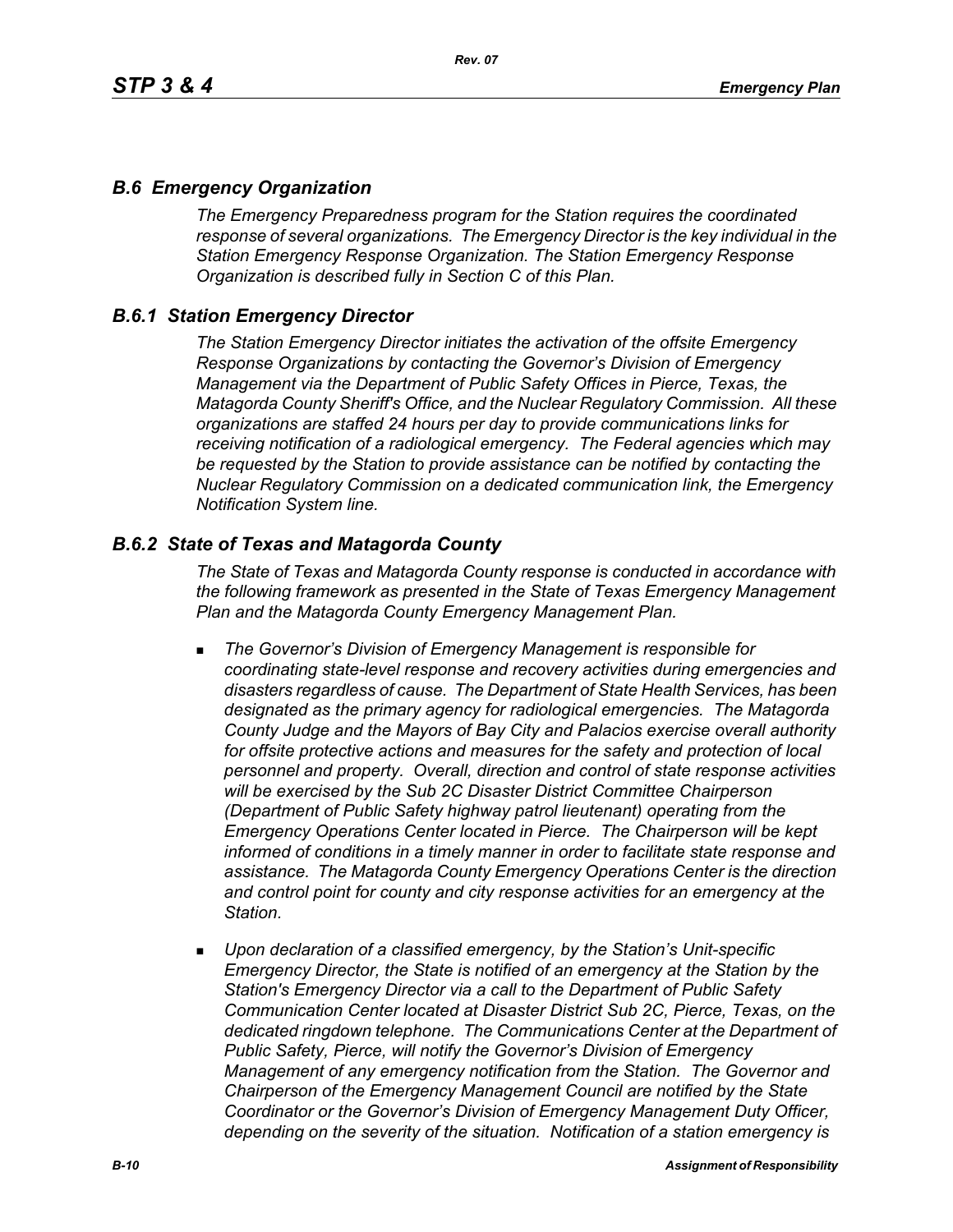*Rev. 07*

*from the Governor's Division of Emergency Management to the Texas Department of Health and in turn to the Department of State Health Services. The decision to activate the Radiological Response Team is based on the severity of the incident. The Governor, by executive order or proclamation, may declare a state of disaster. The presiding officer of the governing body of a political subdivision may also declare a local state of disaster. A state of disaster condition activates disaster response, recovery, and rehabilitation aspects of the State Emergency Plan. The Matagorda County Sheriff's Office also has access to the dedicated ringdown telephone, and will be notified of an emergency classification at the Station when the Department of Public Safety Disaster District Sub 2C office is notified.*

- *When requested to assist in response and recovery efforts to radiation emergencies, personnel from other State of Texas Agencies will perform functions and activities as described in the State of Texas Emergency Management Plan.*
- *Local officials shall provide notification to the various personnel in the Matagorda County Emergency Management Organization in accordance with County Procedures. The Matagorda County Sheriff is responsible to verify that notifications are made in accordance with details provided in the Matagorda County Emergency Management Plan.*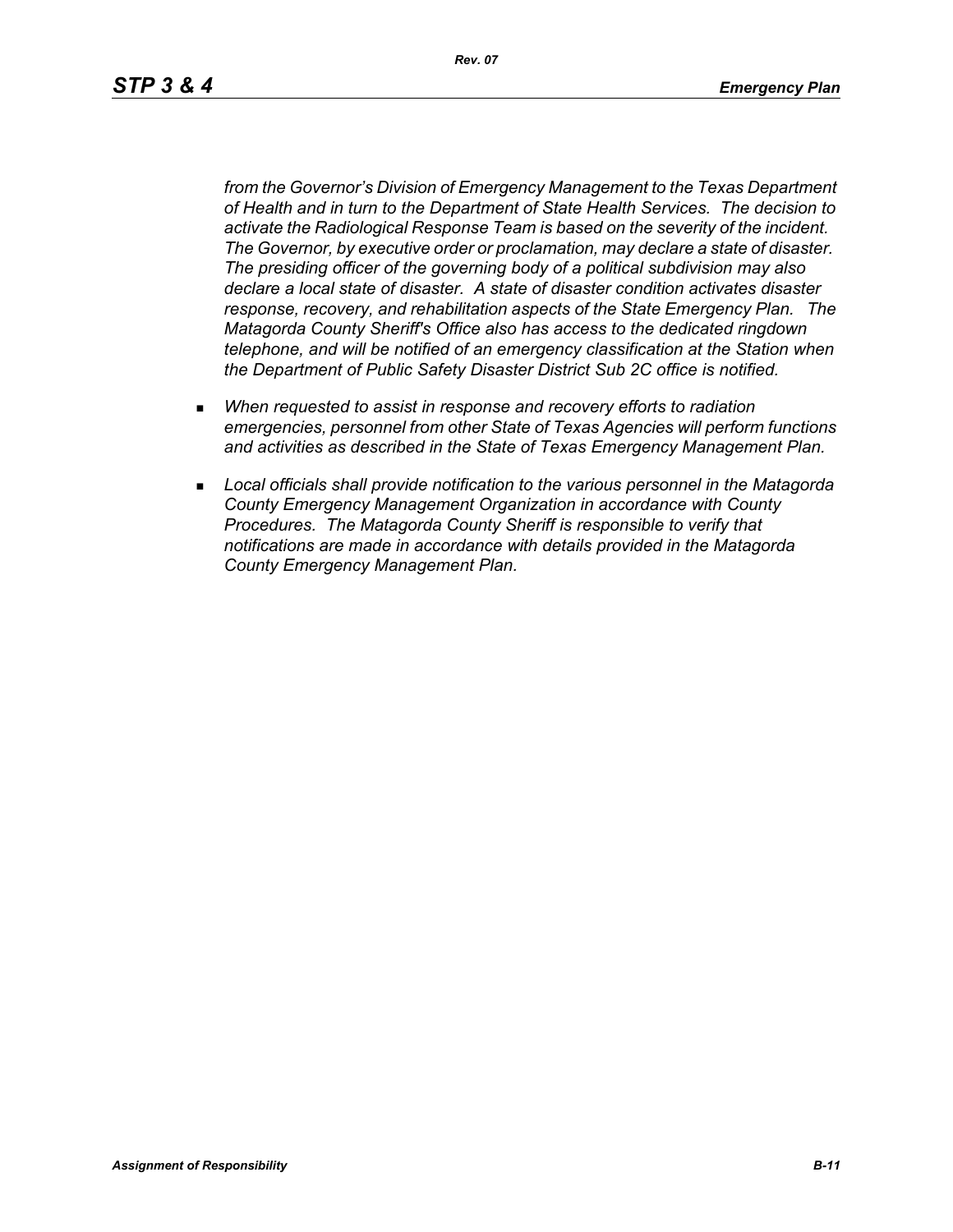### *Table B-1 Responsible Primary Organizations Page 1 of 1*

| <b>Organizations</b>                                         | <b>Individual in Charge</b>                                                                 |
|--------------------------------------------------------------|---------------------------------------------------------------------------------------------|
| South Texas Project Electric Generating Station              | <b>Station Emergency Director</b>                                                           |
| <b>State of Texas</b>                                        | Governor                                                                                    |
| State of Texas Emergency Management<br>Council               | Chairperson, Emergency Management Council                                                   |
| Governor's Division of Emergency<br>Management               | State Coordinator                                                                           |
| Department of State Health Services                          | <b>Radiation Program Officer</b>                                                            |
| <b>Matagorda County Emergency Management</b><br>Organization | <b>Emergency Management Director (County</b><br>Judge or Mayor(s) and County Commissioners) |
| <b>Bay City Emergency Management Organization</b>            | Mayor                                                                                       |
| <b>City of Palacios Emergency Management</b><br>Organization | Mayor                                                                                       |
| Matagorda County Sheriff's Office                            | <b>Sheriff</b>                                                                              |